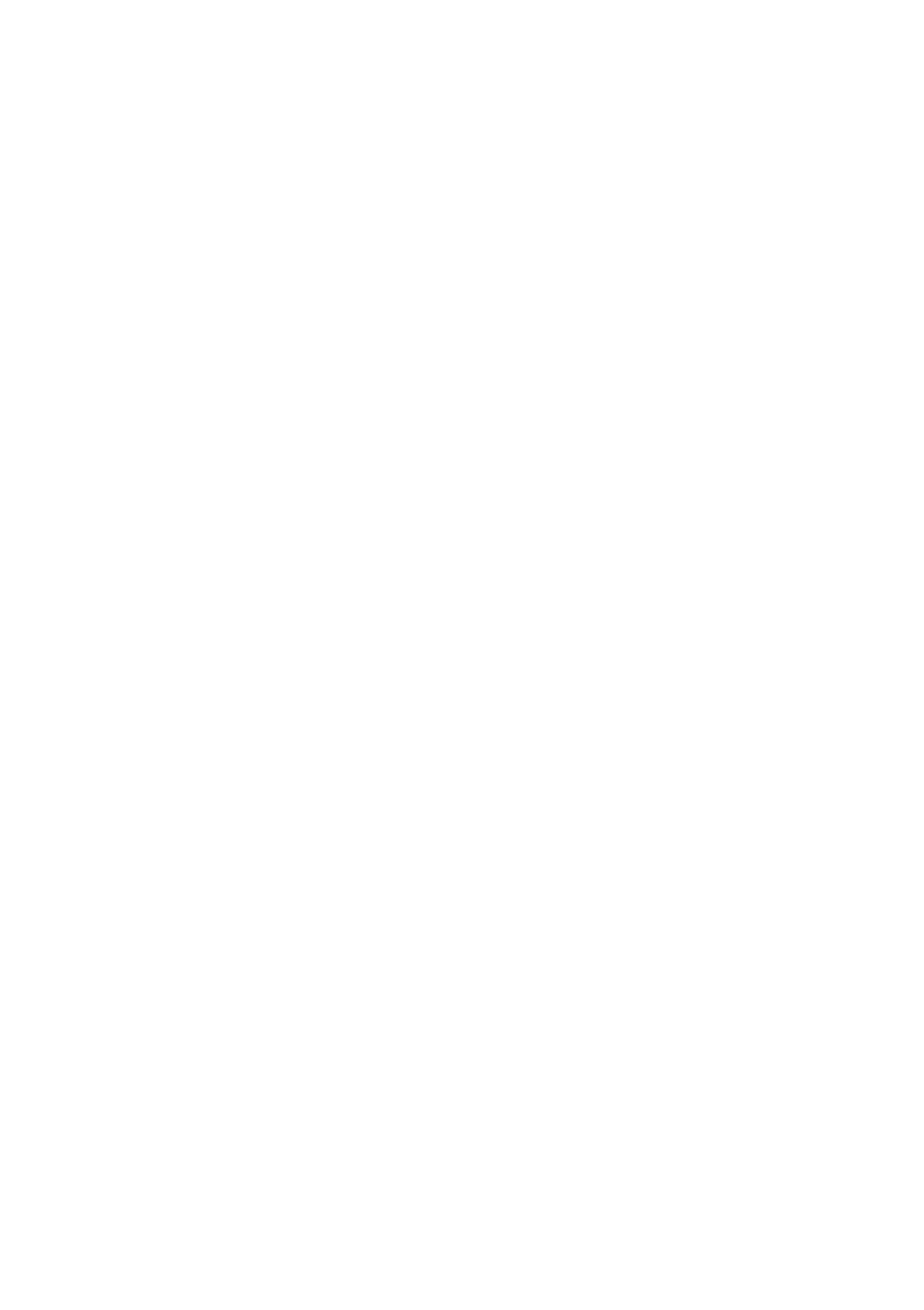## Main features

- Pure sine wave output
- THD (Total Harmonic Distorsion) <3%
- Protections: undervoltage, overvoltage, overheating, overload, short circuit

## Introduction

SP series PNI inverters convert 12V DC input voltage into 230V AC 50Hz voltage.

We recommend that you read this manual carefully before putting the product into operation.

#### **Warnings**

- Do not store the product in environments with corrosive gases, high humidity and high temperature, dust and electromagnetic interference.
- In the event of a fault, do not open or repair this product by yourself. Call a specialized service center.

## Symbol convention

| Symbol            | Signification                                                                                                                    |  |  |
|-------------------|----------------------------------------------------------------------------------------------------------------------------------|--|--|
| <b>IN</b> DANGER  | Potential serious danger that could cause casualties.                                                                            |  |  |
| WARNING injuries. | Potential medium danger that could cause minor                                                                                   |  |  |
| CAUTION           | Potential danger that could cause device failure, data  <br>loss, device performance impairment, and other<br>unexpected losses. |  |  |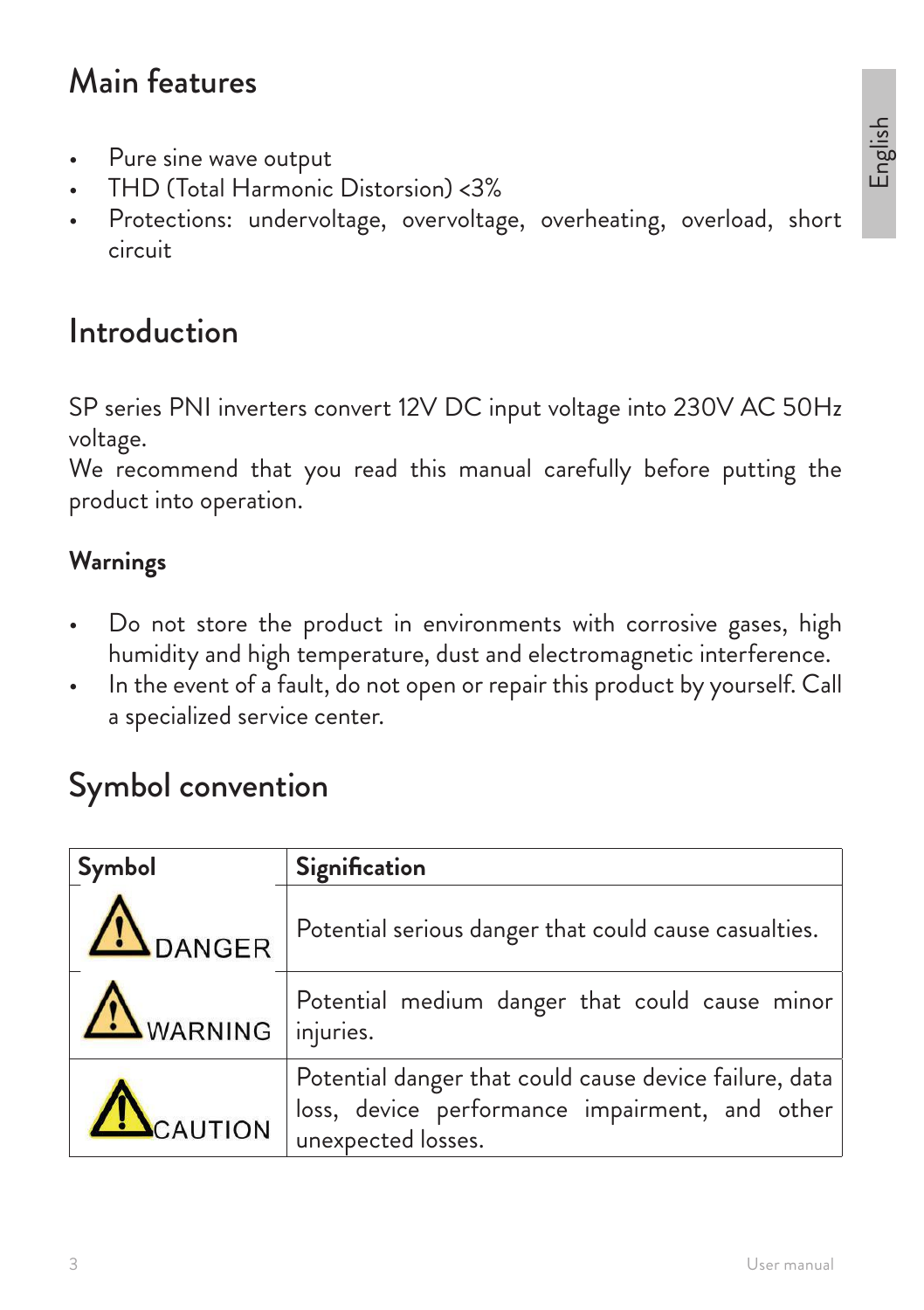## Safety precaution

We recommend that you read this chapter carefully before using the product, in order to avoid personal injury and product damage.

### **Symbols description**



The inverter generates high temperatures during usage.

Carefully read the installation and operating instructions to avoid personal injury or damage to the equipment.

**Warning:** We do not take responsibility for non-compliance with safety measures.

Batteries of different sizes and from different manufacturers may have different voltage. Make sure that the inverter voltage corresponds to the battery voltage. Contact the seller for more details. Any change in the configuration or structure of the system may affect its proper functioning.

# **Danger High Voltage!**

Touching the inverter in a humid or wet object (or hands) can put you in a dangerous situation.

1. Do not open the product's housing under any circumstances. The input and output of the inverter presents a high voltage danger. Opening the inverter and touching the internal components can put you in a dangerous situation.

2. Before maintenance, you must completely disconnect the power supply of the inverter. It is recommended that you check both the input and output of the inverter with a voltmeter to ensure that it is disconnected properly.

3. Even if the power is completely disconnected, residual energy may remain in the inverter. Leave the inverter disconnected for 10 minutes to ensure that the system is completely discharged.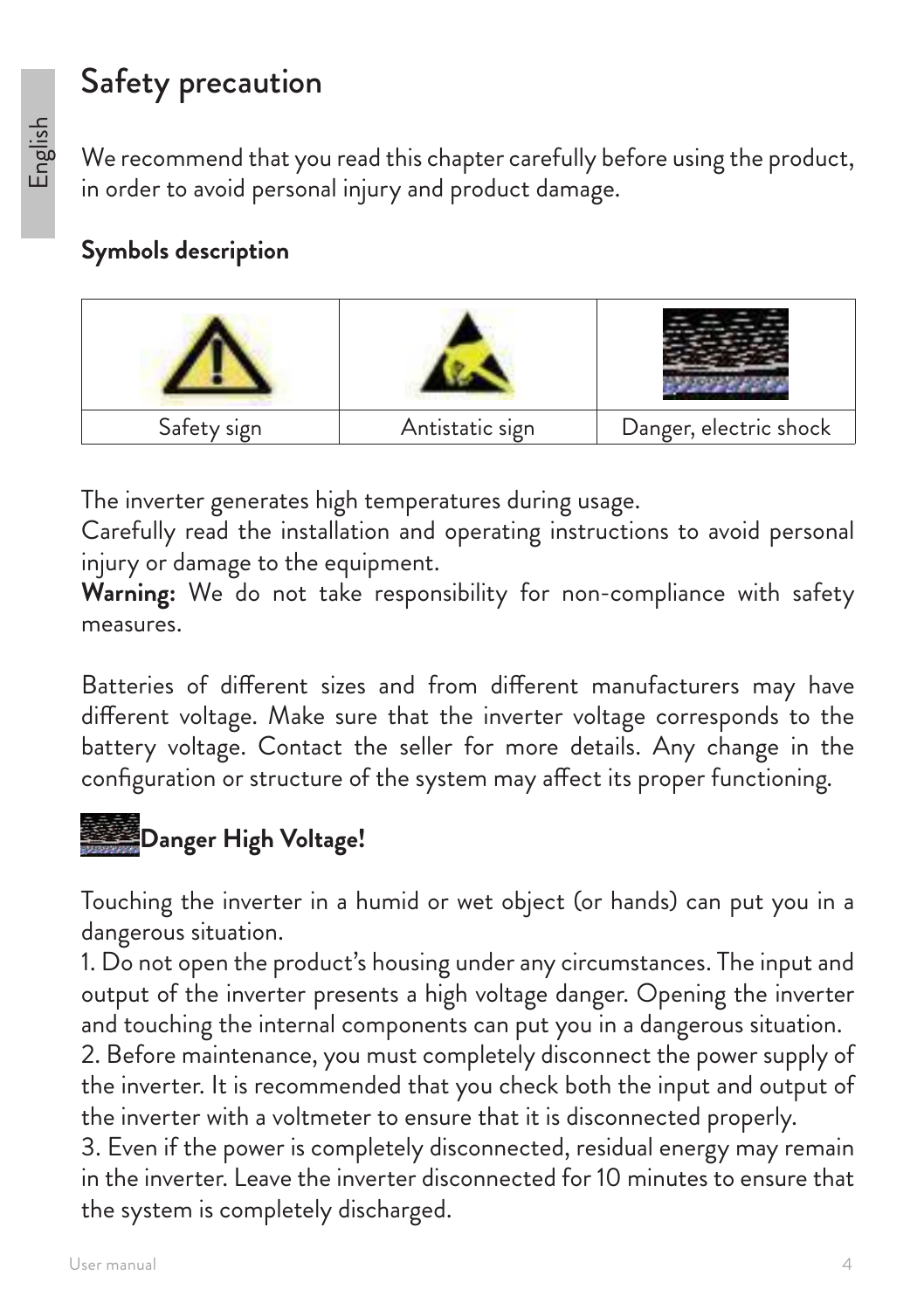4. Keep the inverter packaged before installation and use.

5. Do not manipulate the inverter in the presence of electrical conductors: metal watch, bracelets, rings.

6. The inverter must be repaired, installed and maintained only by qualified personnel.

## **Inductive load and half-wave rectification load attentions!**

We recommend choosing an inverter with a power 2-3 times higher than the half-wave rectification or inductive load.

## **Avoid antistatic danger**

We recommend that you wear antistatic wrist strap to protect sensitive parts from static discharge equipment.

#### **Do not disconnect the inverter when turned on**

Do not install or disconnect the appliance while it is switched on. Pay maximum attention when connecting the power cords.

## **Use only regulated batteries**

Use only regulated batteries. Use of unregulated batteries may result in product malfunction.

### Use the battery according to the manufacturer's rules

Use the battery according to the connection rules provided by its manufacturer. Improper operation can endanger you.

1. Do not shortcircuit the wires. The connections must be made very tightly.

2. Do not touch both battery terminals or wires connected to them at the same time.

3. Avoid spilling electrolyte. The electrolyte is corrosive for metal and poses a short-circuit hazard.

4. Keep the battery safe, away from fire or a source of sparks.

## **Avoid fans harm**

Avoid accidental blocking of the fans. Do not use tools or your fingers to stop them.

### **Keep the inverter well ventilated**

Make sure that the ventilation and air exhaust outputs of the inverter are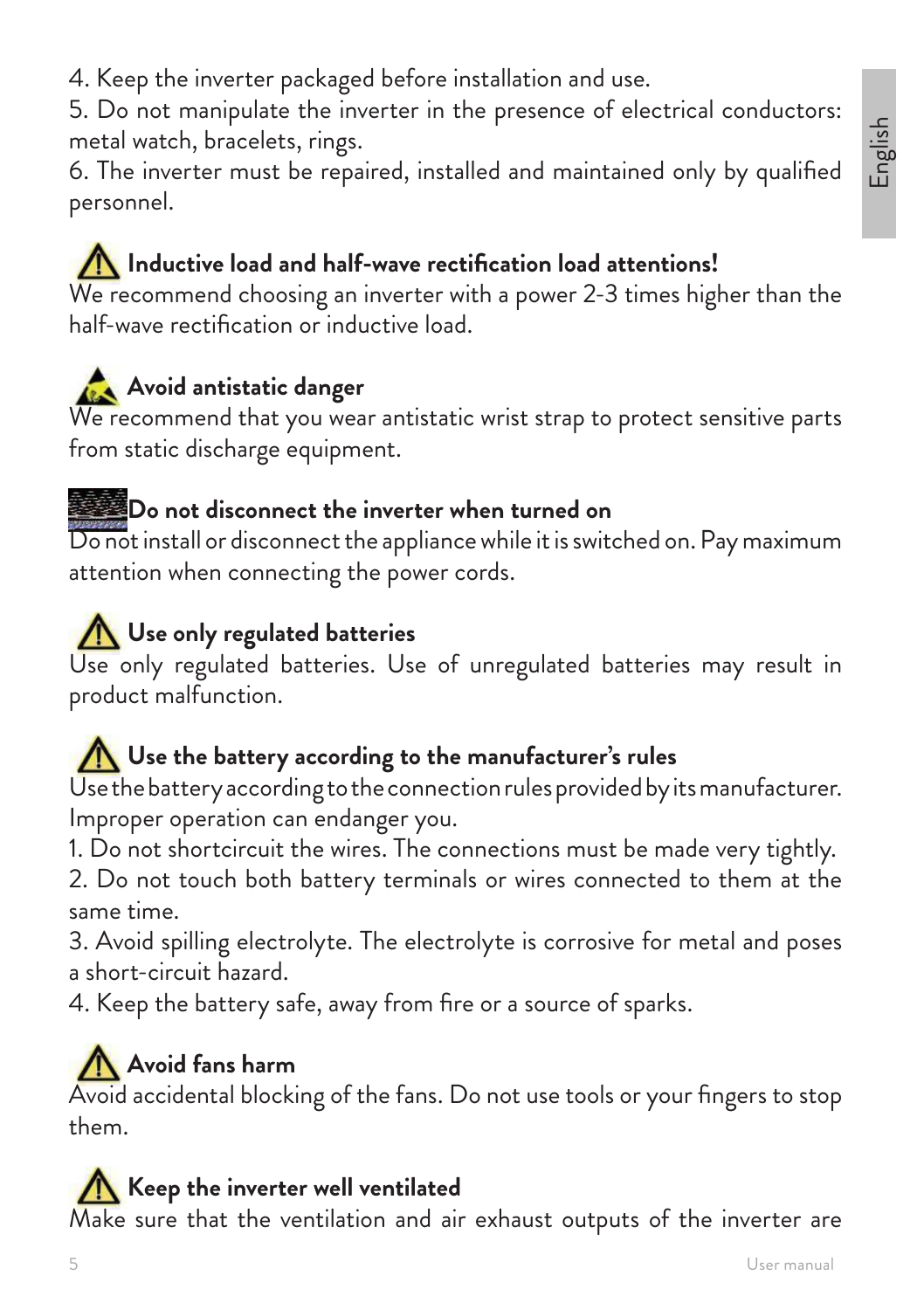not blocked in any way. Also, do not mount the passive radiator part of the housing attached to a wall, ceiling or floor, but at a distance that allows air to pass.

## Inverter installation

### **Enviroment conditions**

Keep the inverter in a dry and ventilated environment. Keep the inverter away from moisture, dust, heat, sunlight, volatile gas or high salinity.



The operating temperature range of the product is -26 $^{\circ}$ C ~ + 60 $^{\circ}$ C. Do not overload the inverter in conditions with temperatures above 40˚C. If you use the inverter excessively at temperatures above 40˚C, reduce the consumption by 10% for each degree above 40˚C.

The optimum operating temperature of the inverter is between +  $20^{\circ}C \sim$  +  $30^{\circ}$ C.

If used at temperatures above 30˚C, the battery life will decrease considerably. Below 20<sup>°</sup>C the electric storage time will decrease.

### **Keep safety distance**

The inverter must be mounted at least 60 mm from the surrounding walls, with the cooling radiator unobstructed by other objects.

Do not cover the side panels of the inverter to ensure efficient cooling and to avoid overheating.

### **The electric cables connection**

Make sure the power button of the inverter is OFF.

Observe the polarity of the wires and do not connect them in reverse to avoid shorting the inverter.

Follow these steps to connect the inverter cables:

- 1. Switch off the inverter with the ON / OFF button.
- 2. Connect the wires to the battery terminals respecting the polarity.
- 3. Make sure that the 2 cables are connected tightly, to avoid overheating.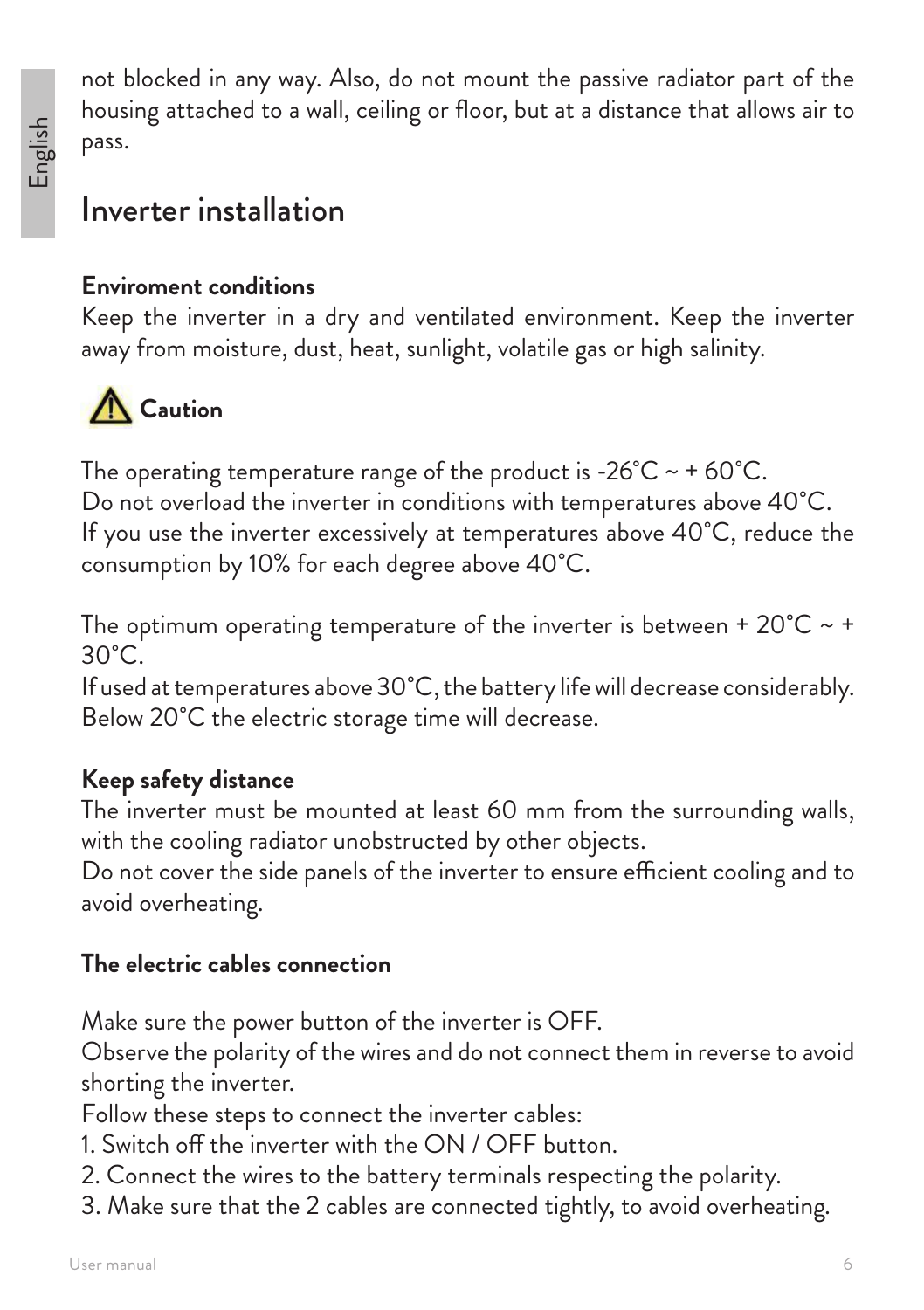4. Connect the load to the Schuko socket.

5. After making sure all connections are made correctly, turn on the inverter. If the green LED indicator lights up, it means that the output voltage is correct and the inverter is working properly.

English

The correct connection of the inverter is shown in the following diagram.



### **Caution**

1. Do not use the AC output of the inverter to connect it to the 230V mains, so as not to burn the inverter.

2. Connect the loads one by one and do not exceed the declared maximum power of the inverter.

3. For inductive loads choose an inverter with a maximum power 2-3 times higher.

4. It is recommended to start the car only with the inverter turned off, because this procedure will consume a lot of current and can affect the inverter.

5. The inverter must be mounted in a ventilated place, must not be covered and must be protected from access by people.

6. Do not connect the inverter to discharged, defective or old batteries, as this may cause the inverter to burn out.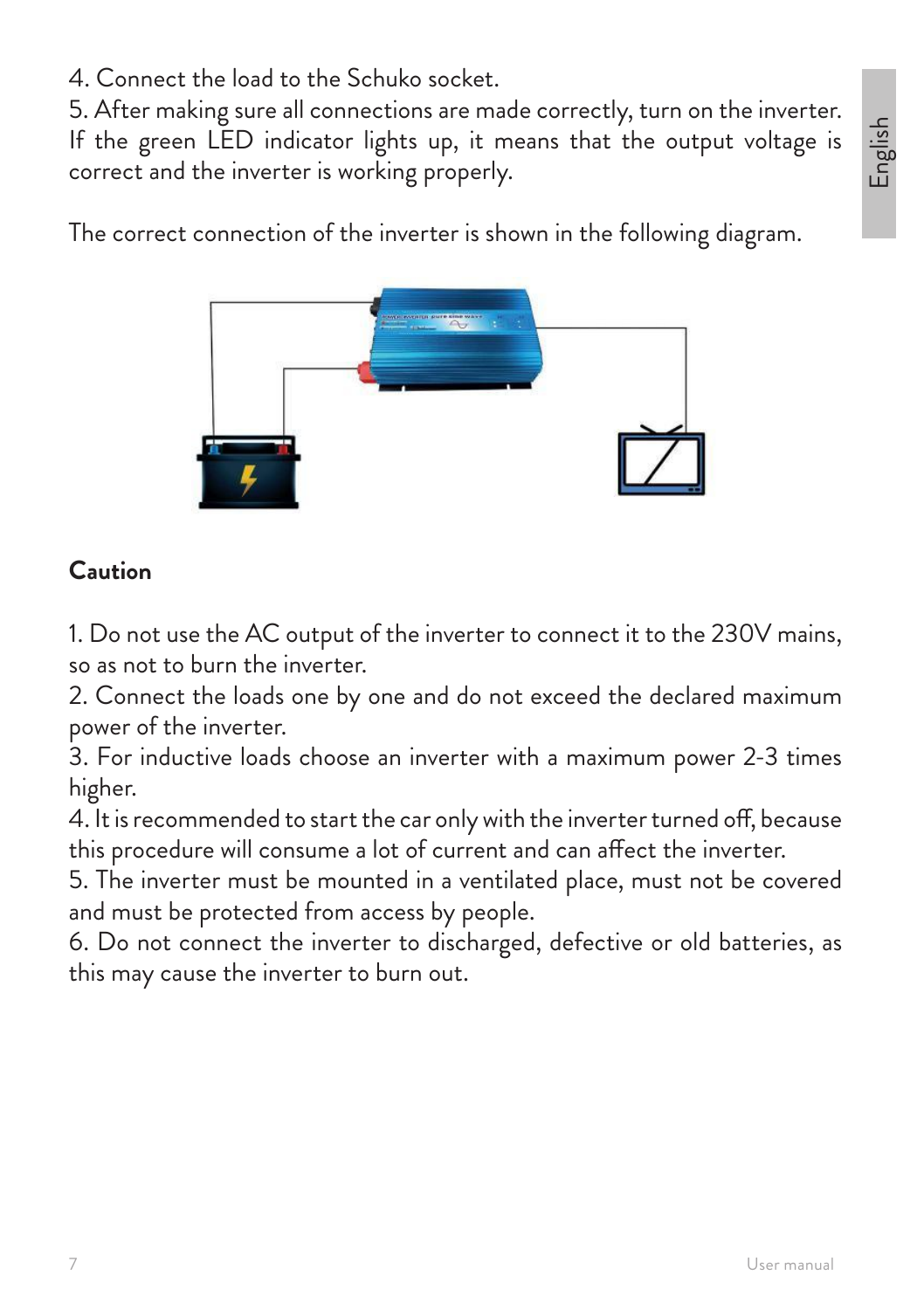## About battery

A storage battery or accumulator is a device that generates energy following a chemical process. Make sure you have chosen a suitable battery for this inverter, to ensure a correct and optimal operation.

### **Battery preformance index**

1. Capacity: Represents the amount of energy at maximum power composed of the discharge current multiplied by the discharge time.

Capacity = Discharge current (I) x Discharge time (H)

2. Discharge rate: Represents the speed of each discharge current per specific time

3. Discharge current: The discharge current is the output current.

It is usually expressed in Amperes or volume multiplied by a coefficient.

4. Final discharge voltage: Represents the voltage when the battery is not discharged. It is usually about 1.75V / cell

5. Nominal capacity: Represents the capacity after 20 hours of unloading.

6. Self-discharge rate: The battery is discharged even if it is not used. The unit is C / unit.

### **Choosing the right battery**

Because inverters need strong current when operating, the maximum capacity and current of the battery are factors that determine the efficiency at which the inverter operates (50% - 100%).

These factors can also damage the battery.

Battery storage capacity depends on the maximum discharge current: Maximum discharge current = Rated power / (storage voltagex0.85) Battery storage capacity = average discharge current discharge time

Example: PNI SP1000W has a rated power of 1000W, 12V input voltage: Average discharge current = 1000 / (12x0.85) = 98A If kept on for 2 hours: Battery storage capacity = 98x2 = 196 Ah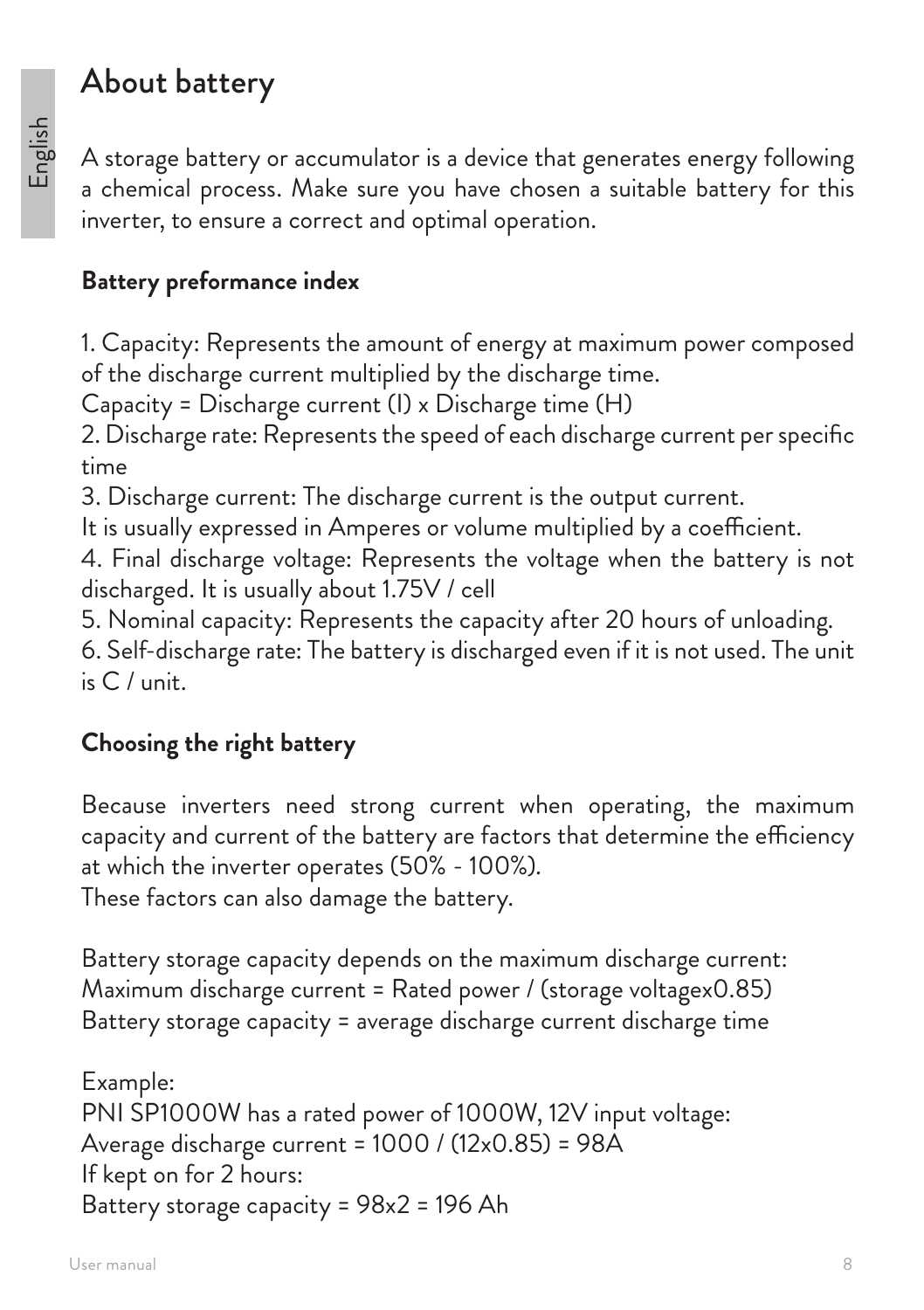Choose a battery with a capacity greater than 196 Ah.

## Recommended values for the batteries

| Invertor       | Power (W) | Recommended battery |
|----------------|-----------|---------------------|
| SP500W         | 500       | 12V, ≥100Ah         |
| <b>SP1000W</b> | 1000      | 12V, ≥150Ah         |
| <b>SP2000W</b> | 2000      | 12V, ≥200Ah         |

English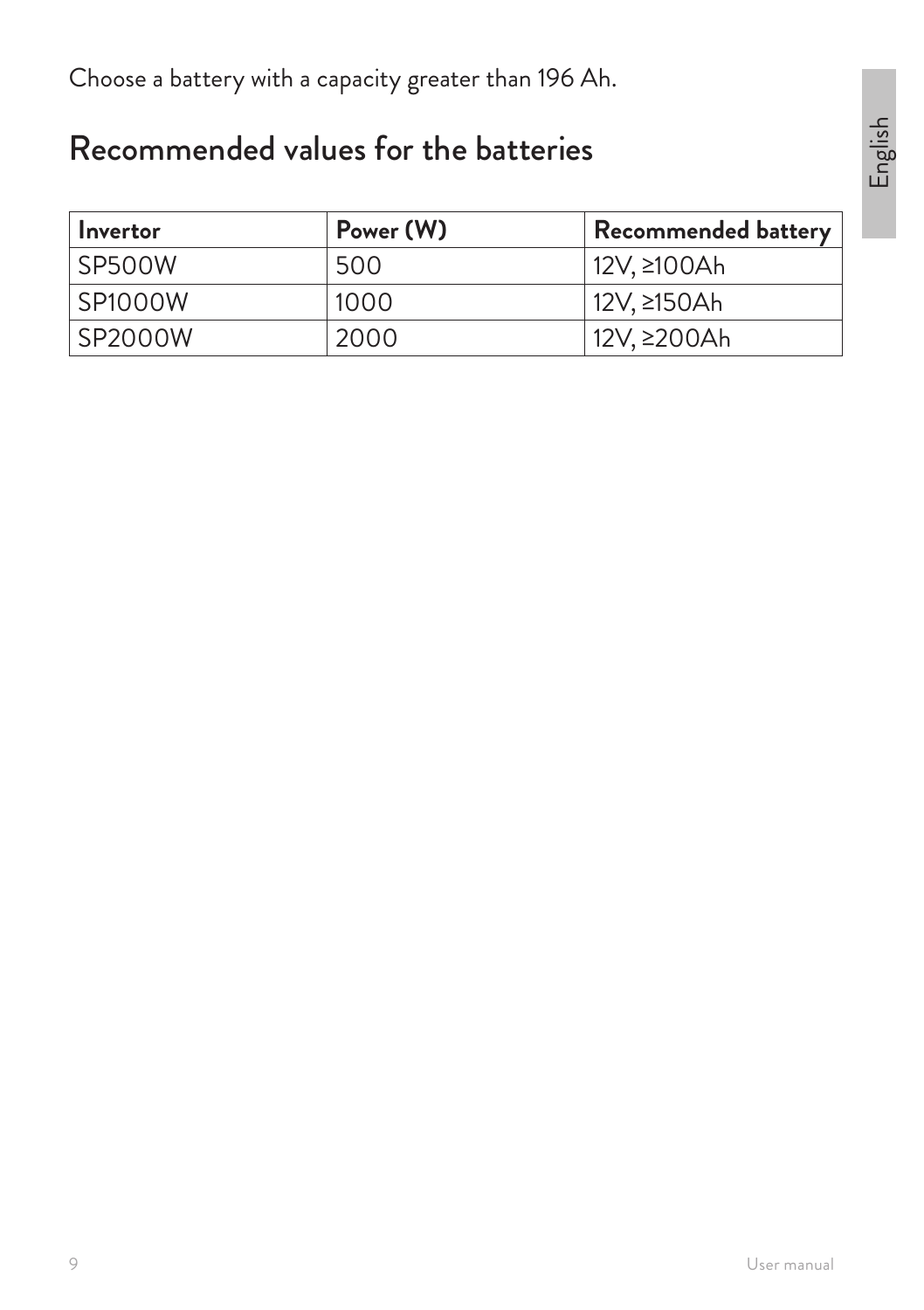# Troubleshooting

| The inverter does not    | 1. The battery is defective | 1. Replace the battery     |
|--------------------------|-----------------------------|----------------------------|
| turn on and the Power    | 2. The battery              | 2. Connect the battery     |
| LED does not light up    | connection is abnormal      | carefully                  |
|                          | 3. The fuse is blown        | 3. Change the fuse         |
| The inverter is under    | The inverter is protected   | 1. Reduce the number       |
| protection and the red   | and the red Fault LED       | of connected consumers     |
| error LED (Fault) lights | IS ON.                      | and restart the inverter.  |
| up                       | 1. The inverter enters      | 2. Inductive consumers     |
|                          | protection when the total   | (motors, pumps) have       |
|                          | number of consumers         | a very high starting       |
|                          | exceeds the rated power     | consumption. Choose an     |
|                          | of the inverter.            | inverter with a nominal    |
|                          | 2. The starting power of    | power 4-5 times higher     |
|                          | the consumers is higher     | in these cases.            |
|                          | than the declared peak      | 3. If the battery voltage  |
|                          | power for the inverter.     | rises above the minimum    |
|                          | The inverter enters         | protection level,          |
|                          | protection.                 | the inverter restarts      |
|                          | 3. The battery voltage      | automatically. (or change  |
|                          | is too low. The inverter    | the battery).              |
|                          | triggers surge protection.  | 4. If the battery          |
|                          | 4. The battery voltage      | voltage drops below the    |
|                          | is too high. The inverter   | maximum protection         |
|                          | triggers overvoltage        | level, the inverter        |
|                          | protection.                 | restarts automatically (or |
|                          | 5. The inverter             | change the battery).       |
|                          | temperature is too high.    | 5. Close the inverter      |
|                          |                             | for 15 minutes, check      |
|                          |                             | and clean the fans and     |
|                          |                             | side vents and keep        |
|                          |                             | ventilation space around   |
|                          |                             | the housing.               |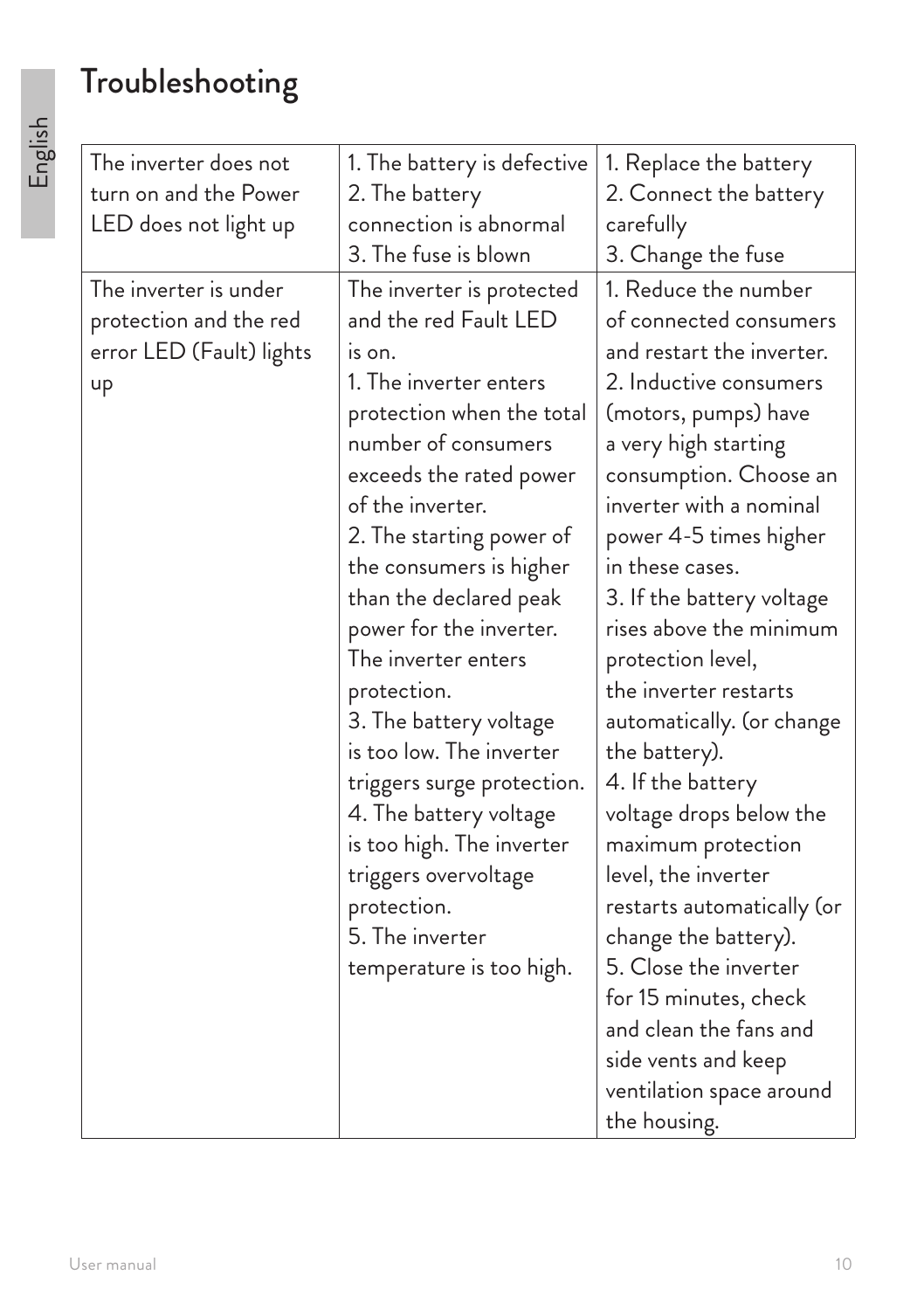| The inverter does not | 1. The wires between the    | 1. Shorten the threads or |
|-----------------------|-----------------------------|---------------------------|
| work at 100% load     | battery and the inverter    | use thicker threads. We   |
|                       | are too long.               | recommend using the       |
|                       | 2. The connection to the    | wires in the package.     |
|                       | battery / inverter is weak. | 2. Check and tighten      |
|                       |                             | the connectors on the     |
|                       |                             | inverter and battery.     |

If the inverter does not work after applying the above solutions, we recommend that you contact the Seller, Importer or Service Representative, consulting the warranty certificate.

Do not unpack the product as you will lose the product warranty.

We recommend a regular maintenance of the product to prolong its life.

1. Avoid using the inverter in humid, dusty environments with too high a temperature.

- 2. Avoid subjecting the product to mechanical shocks
- 3. Periodically check cables and connections
- 4. Periodically clean the inverter fans.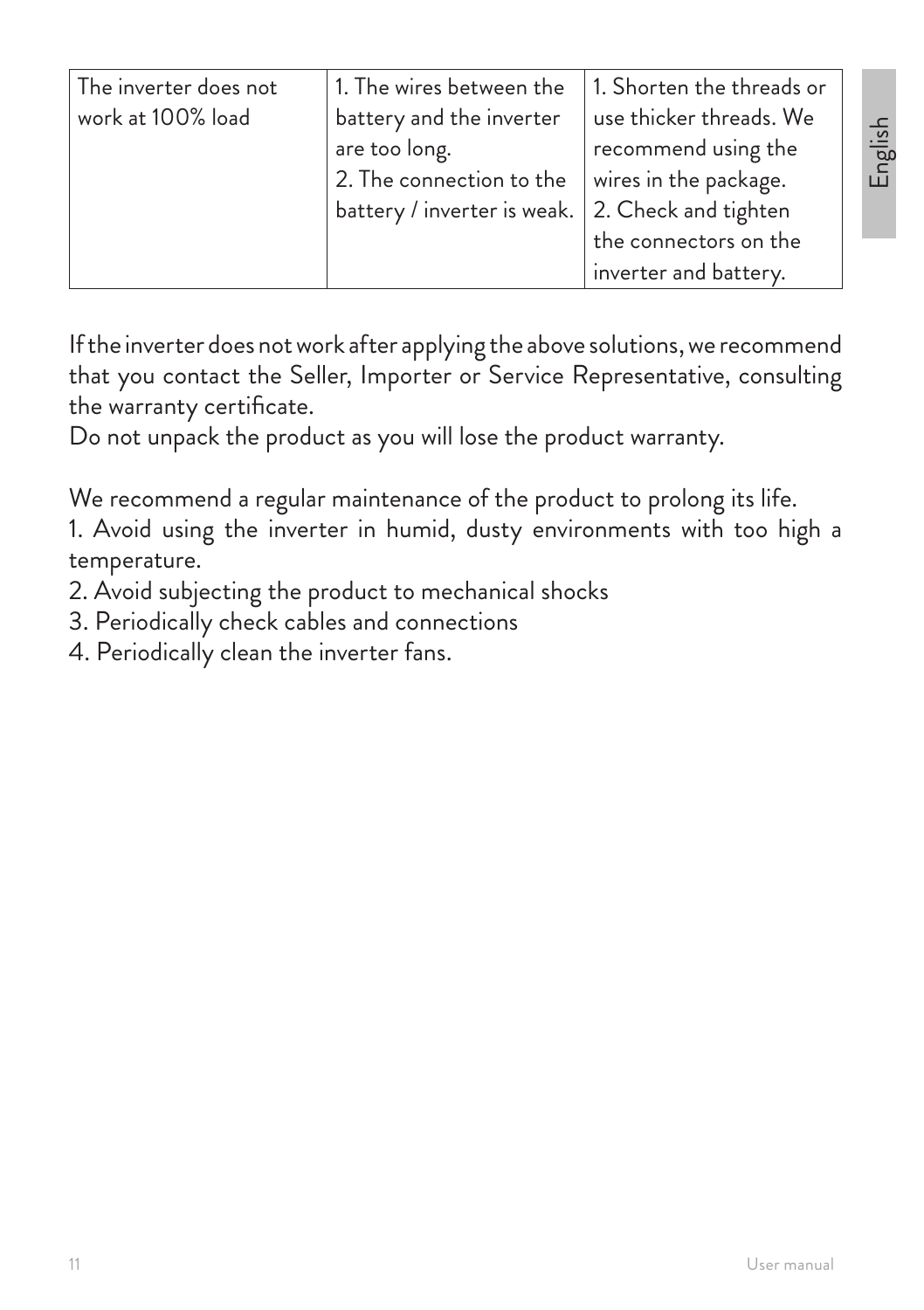# Technical specifications

|                                    | <b>SP500W</b>                                                      | <b>SP1000W</b>              | <b>SP2000W</b> |
|------------------------------------|--------------------------------------------------------------------|-----------------------------|----------------|
| Input voltage                      | 12V DC                                                             |                             |                |
| Output power                       | 500W                                                               | 1000W                       | 2000W          |
| Output voltage                     |                                                                    | <b>230V AC</b>              |                |
| Frequency                          |                                                                    | 50Hz/60Hz                   |                |
| Transfer efficiency                |                                                                    | >88%                        |                |
| Output wave                        |                                                                    | Pure sine wave              |                |
| Total harmonic<br>distortion       |                                                                    | THDV ≤3% (100% linear load) |                |
| Overload capacity                  |                                                                    | >120%                       |                |
| Protections                        | undervoltage, overvoltage, overheating, overload,<br>short circuit |                             |                |
| Recommended battery parameters     |                                                                    |                             |                |
| Type                               |                                                                    | Plumb-acid/Litiu            |                |
| Voltage                            |                                                                    | 12V                         |                |
| Maximum current                    | 100A                                                               | 150A                        | 200A           |
| Under / over voltage<br>protection | 10V/15.5V                                                          |                             |                |
| Voltage warning<br>level           | 10.5V                                                              |                             |                |
| Cut-off level<br>(interrupt)       | 9.7V-10.2V                                                         |                             |                |
| Recovery level                     | 12.5V                                                              |                             |                |
| <b>General parameters</b>          |                                                                    |                             |                |
| <b>LED</b> indicators              | Green, Red                                                         |                             |                |
| Active cooling                     | Fan                                                                |                             |                |
| Working<br>temperature             | $-26^{\circ}$ C ~ +60 $^{\circ}$ C                                 |                             |                |
| Working humidity                   | $\leq$ 90% (non-condensing)                                        |                             |                |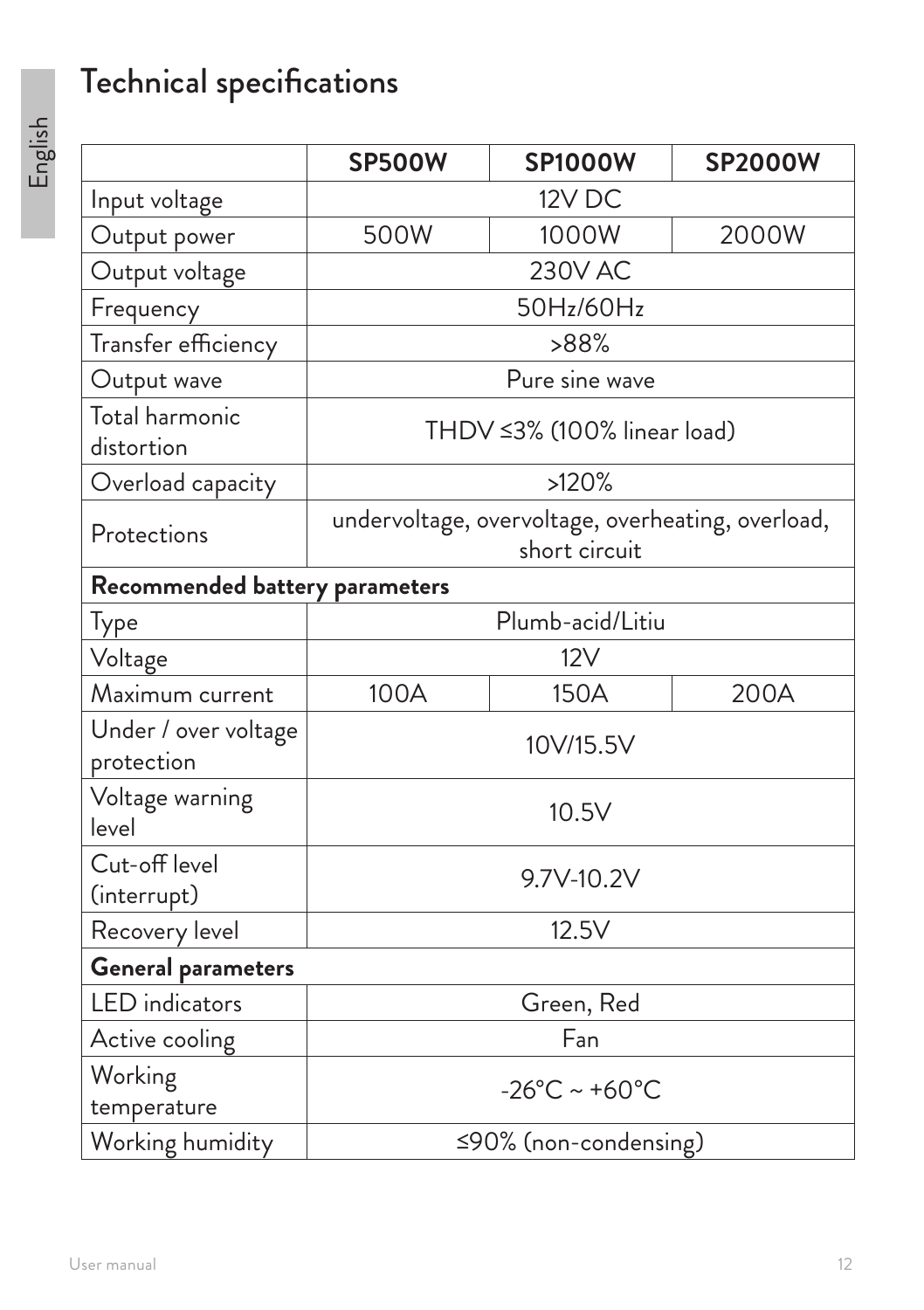## Caracteristici de baza

- Forma de unda de iesire: sinusoida pura
- THD (Total Harmonic Distorsion) <3%
- Protectie la subtensiune, supratensiune, supraincalzire, suprasarcina, scurtcircuit

## Introducere

Invertoarele PNI din seria SP transforma tensiunea de intrare 12V DC in 230V AC 50Hz.

Va recomandam sa cititi cu atentie acest manual inainte de punerea in functiune a produsului.

#### **Atentionari**

- Nu tineti produsul in medii cu gaze corozive, cu humiditate si temperatura mare, cu praf si interferente electromagnetice.
- In caz de defectiune nu desfaceti si nu reparati singur acest produs. Apelati la un centru service specializat.

## Semnificatia simbolurilor

| <b>Simbol</b> | <b>Semnificatie</b>                                                                                                                                                        |  |  |
|---------------|----------------------------------------------------------------------------------------------------------------------------------------------------------------------------|--|--|
| DANGER        | Potential pericol grav care ar putea cauza victime.                                                                                                                        |  |  |
|               | Potential pericol mediu ca gravitate care ar putea<br>WARNING cauza vatamari usoare.                                                                                       |  |  |
|               | Potential pericol care ar putea cauza defectarea<br>dispozitivului, pierderea de date, alterarea<br>CAUTION Performantelor dispozitivului si alte pierderi<br>nepravazute. |  |  |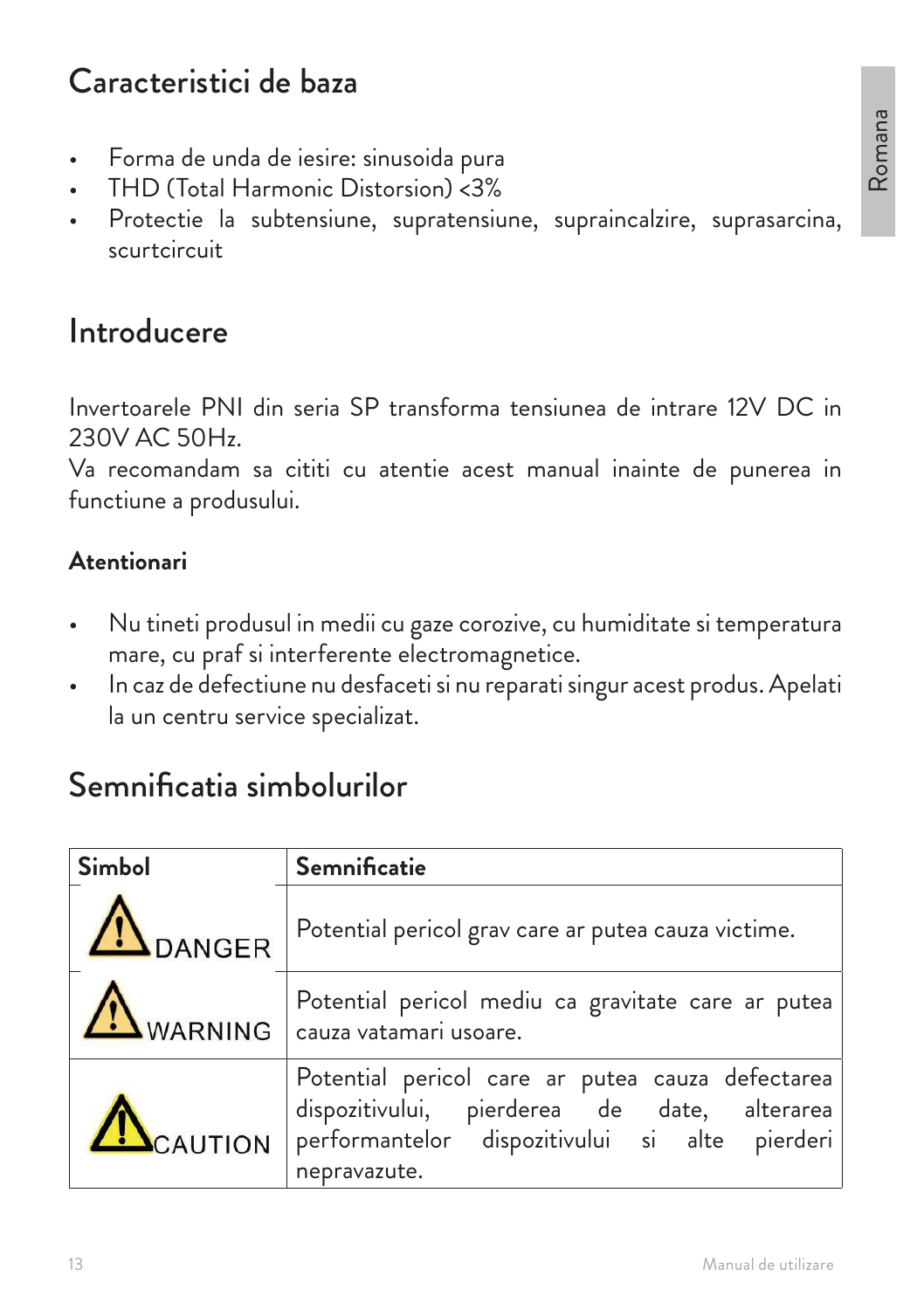## Masuri de siguranta

Va recomandam sa cititi cu atentie acest capitol inainte de utilizarea produsului, pentru a evita accidentarea personala si defectarea produsului

#### **Descriere simboluri**



Invertorul genereaza temperaturi inalte in timpul functionarii.

Cititi cu atentie instructiunile de montaj si utilizare, pentru e evita ranirea personala sau deteriorarea echipamentului.

**Atentie:** Nu ne asumam raspunderea pentru nerespectarea masurilor de siguranta.

Baterii de dimensiuni diferite si de la producatori diferiti pot avea tensiune diferita. Asigurati-va ca tensiunea invertorului corespunde cu tensiunea bateriei. Contactati vanzatorul pentru mai multe detalii. Orice modificare a configuratiei sau structurii sistemului poate afecta functionarea corecta a acestuia.

## **Pericol tensiune mare!**

Atingerea cu un mediu umed a invertorului va poate pune intr-o situatie de pericol.

1. Nu desfaceti produsul in nici o situatie. Intrarea si iesirea de curent de pe invertor prezinta pericol de tensiune inalta. Desfacerea invertorului si atingerea componentelor interne va pot pune intr-o situatie de pericol.

2. Inainte de operatiunile de mentenanta, trebuie sa deconectati complet alimentarea invertorului. Este recomandat sa verificati cu un voltmetru atat intrarea cat si iesirea invertorului pentru a va asigura ca este deconectat.

3. Chiar daca alimentarea este deconectata complet, poate ramane energie reziduala in invertor. Lasati invertorul deconectat timp de 10 minute pentru a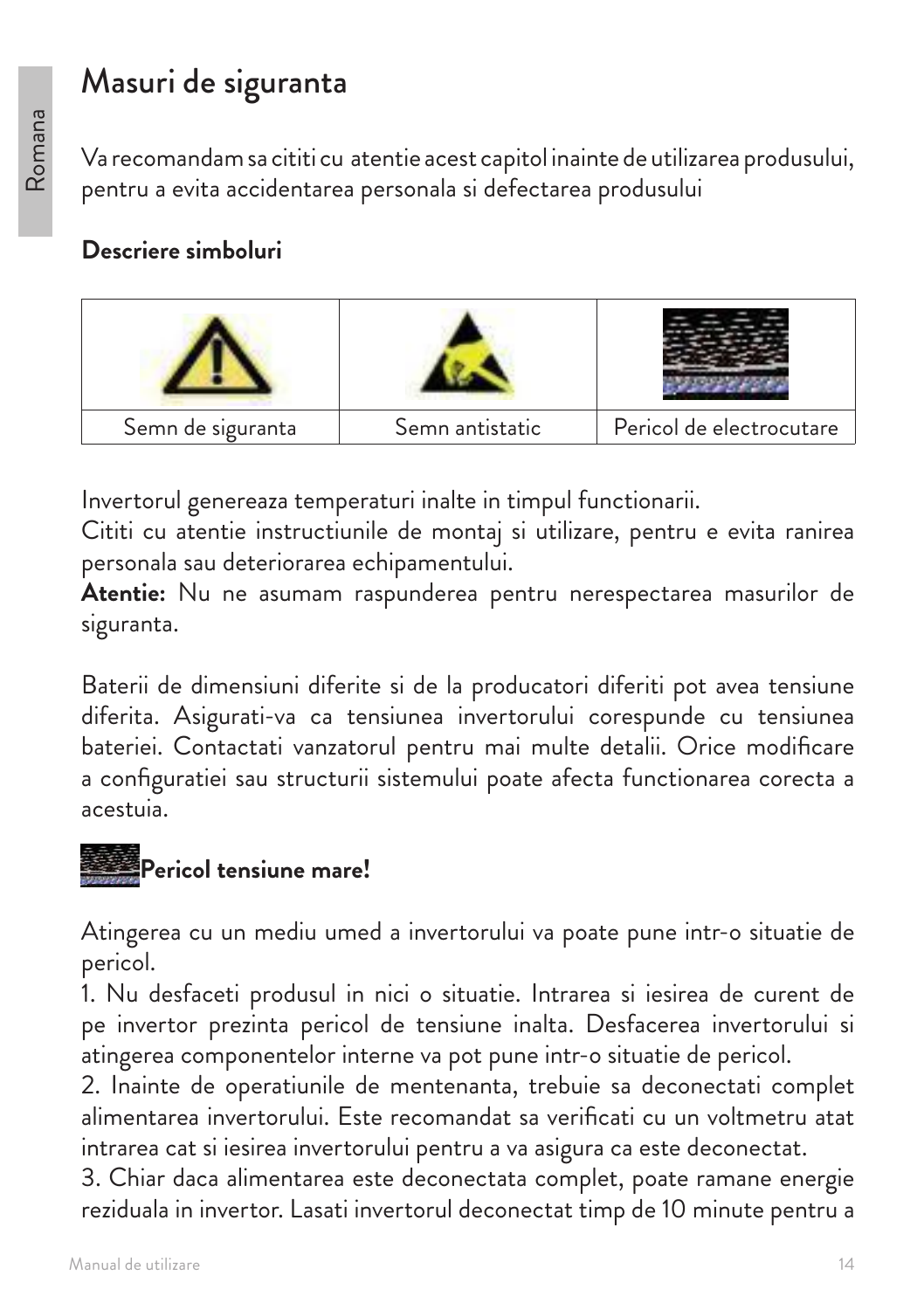va asigura ca sistemul este descarcat complet.

4. Pastrati invertorul impachetat inainte de instalare si utilizare.

5. Nu manipulati invertorul in prezenta unor conductori electrici: ceas metalic, bratari, inele.

6. Invertorul trebuie fixat, instalat si intretinut doar de personal calificat.

## Atentie la sarcinile inductive si la rectificari de jumatate de unda

Va recomandam sa alegeti un invertor cu o putere de 2-3 ori mai mare decat puterea consumatorilor de tip inductiv sau jumatate de unda modificata.

## **Evitare pericol antistatic**

Va recomandam sa purtati bratara antistatica conectata la impamantare pentru a proteja partile sensibile ale echipamentului de descarcari statice.

### **Nu deconectati produsul conectat la tensiune si pornit**

Nu instalati sau deconectati aparatul cat timp acesta este pornit. Acordati atentie maxima la conectarea firelor de alimentare.

### **Utilizati doar baterii reglementate**

Utilizati doar baterii reglementate. Utilizarea unor baterii nereglementate poate duce la nefunctionalitatea produsului.

### **Utilizati bateria respectand regulile producatorului**

Utilizati bateria respectand regulile de conectare oferite de producatorul acesteia. Operarea incorecta va poate pune in primejdie.

1. Nu scurtcircuitati firele. Legaturile trebuie sa fie executate foarte strans.

2. Nu atingeti simultan ambele borne ale bateriei sau fire conectate la acestea.

3. Evitati varsarea lichidului electrolitic. Electrolitul este coroziv pentru metal, si reprezinta pericol de scurtcircuit.

4. Pastrati bateria in siguranta, departe de foc sau sursa de scantei.

## **Atentie la ventilatoare**

Evitati blocarea accidentala a ventilatoarelor. Nu utilizati unelte sau degetele pentru oprirea aceastora.

#### **Montati echipamentul intr-o zona aerisita**

Asigurati-va ca zonele de ventilatie si de evacuare aer ale invertorului nu sunt obturate in nici un fel. De asemenea, nu montati partea de radiator pasiv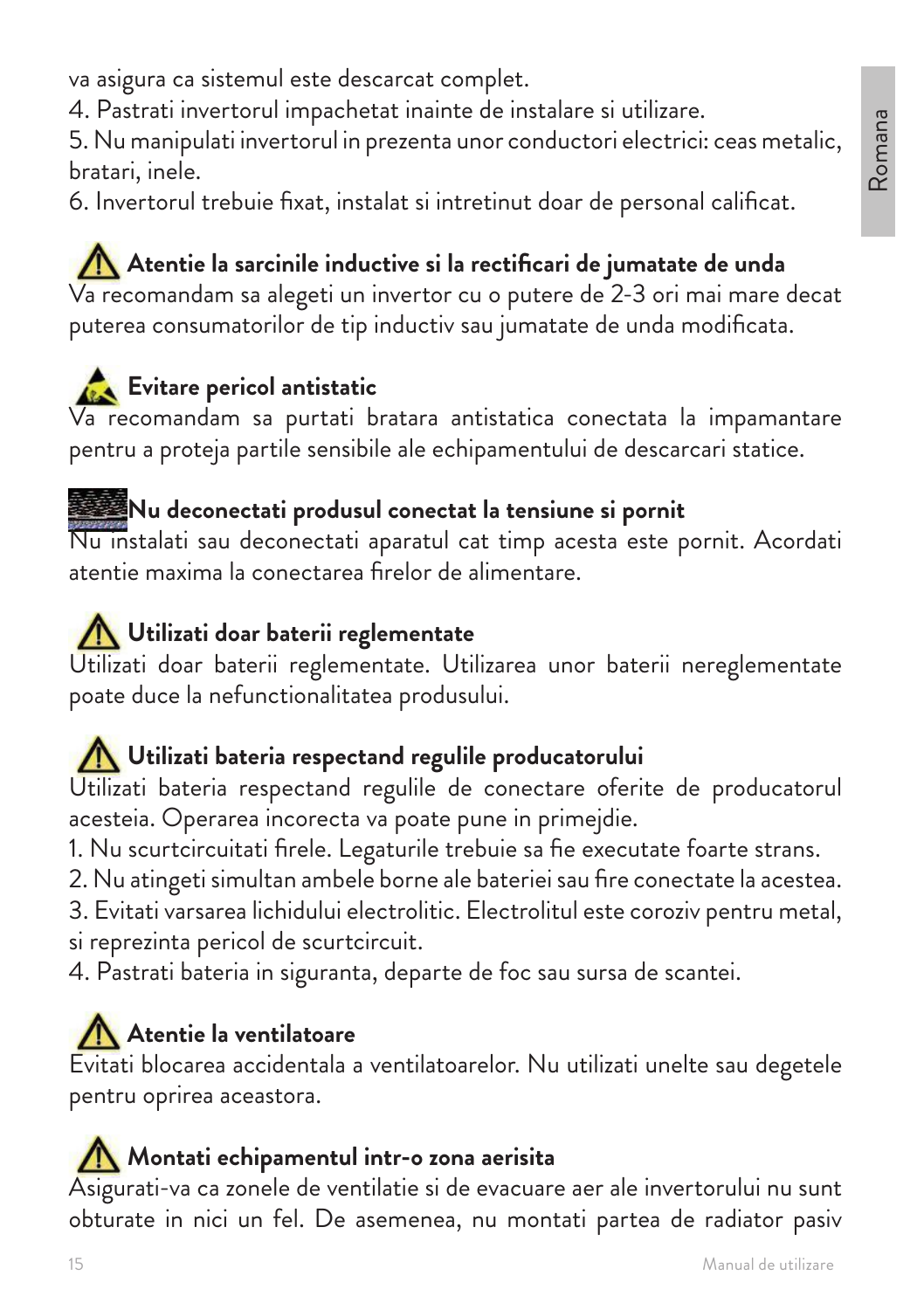a carcasei lipita de un perete, tavan sau podea, ci la o distanta ce permite trecerea aerului.

## Instalarea invertorului

#### **Conditii mediu de instalare**

Pastrati invertorul in mediu uscat si ventilat. Pastrati invertorul departe de umezeala, praf, caldura, lumina soarelui, gaz volatil sau cu salinitate ridicata.



Intervalul de temperatura de functionare a produsului este -26 $^{\circ}$ C ~ + 60 $^{\circ}$ C. Nu solicitati invertorul la maxim, la temperaturi de peste 40˚C.

Daca utilizati excesiv invertorul la temperaturi de peste 40˚C, scadeti consumul cu 10% pentru fiecare grad peste 40˚C.

Temperatura optima de functionare a invertorului este intre +20˚C ~ +30˚C. Daca se utilizeaza la temperaturi de peste 30˚C, autonomia bateriei va scadea considerabil. Sub 20˚C va scade timpul de acumulare electrica.

#### **Distanta de siguranta**

Invertorul trebuie montat la minim 60mm de peretii inconjuratori, cu radiatorul de racire neobturat de alte obiecte.

Nu acoperiti panourile laterale ale invertorului pentru a asigura o racire eficienta si pentru a evita supraincalzirea acestuia.

#### **Conectarea cablurilor electrice**

Asigurati-va ca butonul de power al invertorului este pe OFF (oprit).

Respectati polaritatea firelor si nu le conectati invers, pentru a evita scurtcircuitarea invertorului.

Urmariti urmatorii pasi pentru conectarea cablurilor invertorului:

1. Opriti invertorul din butonul ON/OFF (Pornit/Oprit).

2. Conectati firele la bornele bateriei respectand polaritatea.

3. Asigurati-va ca cele 2 cabluri sunt conectate strans, pentru a evita supraincalzirea acestora.

4. Conectati consumatorii la priza Schuko.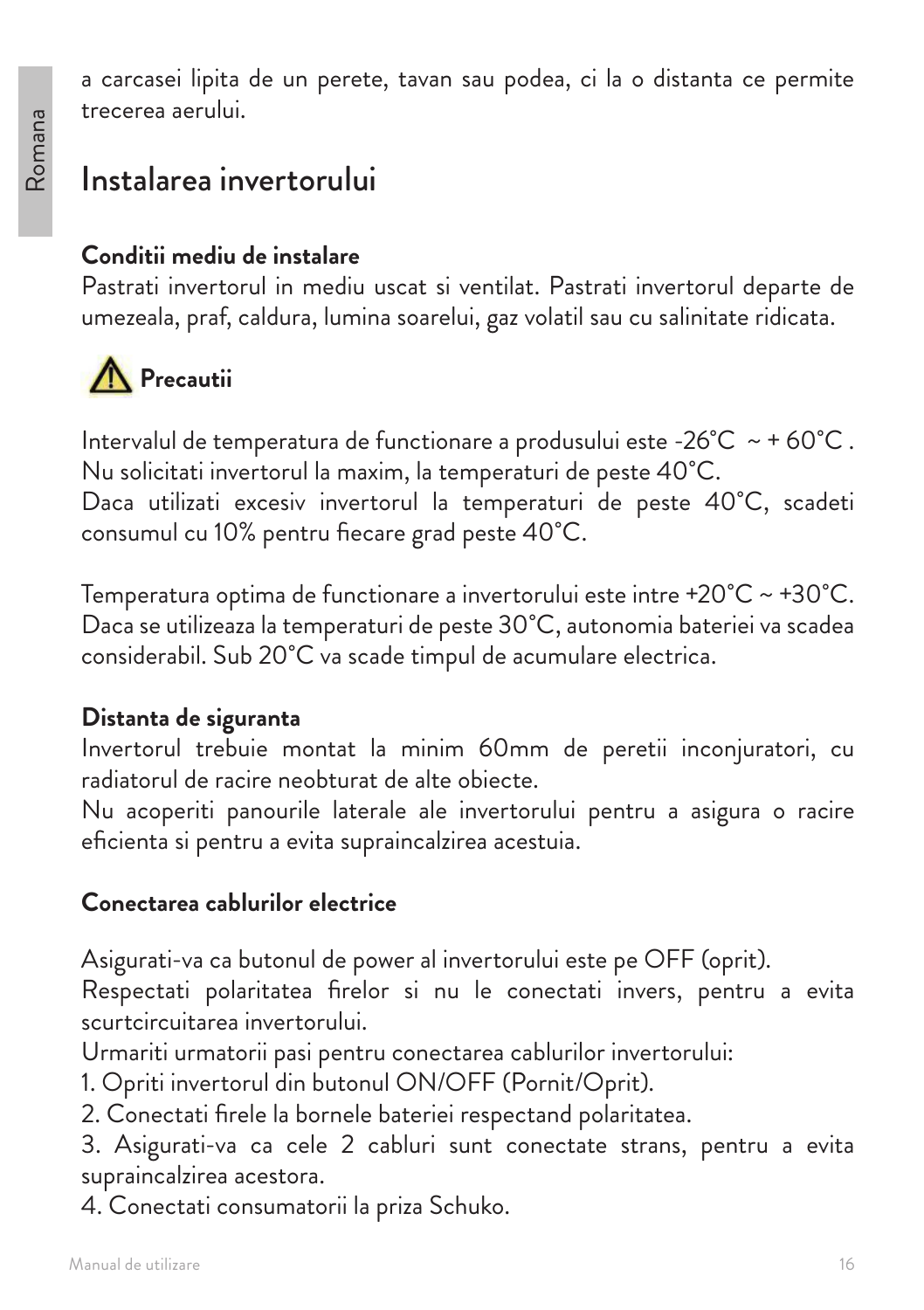5. Dupa ce va asigurati ca toate conexiunile sunt facute corect, porniti invertorul. Daca indicatorul LED verde se aprinde, inseamna ca tensiunea de iesire este corecta si invertorul functioneaza corect.

Conectarea corecta a invertorului este prezentata in urmatoarea schema.



### **Atentionari**

1. Nu utilizati iesirea de curent alternativ a invertorului pentru conectarea la reteaua nationala de 230V, ca sa nu ardeti invertorul.

2. Conectati consumatorii pe rand si nu depasiti puterea maxima declarata a invertorului.

3. Pentru sarcini inductive alegeti un invertor cu putere maxima de 2-3 ori mai mare.

4. Este recomandat sa porniti autoturismul doar cu invertorul oprit, deoarece aceasta procedura va consuma foarte mult curent si poate afecta invertorul.

5. Invertorul trebuie montat intr-un loc aerisit, nu trebuie acoperit si trebuie ferit de accesul persoanelor.

6. Nu conectati invertorul la baterii descarcate, defecte sau vechi, deoarece poate determina arderea invertorului.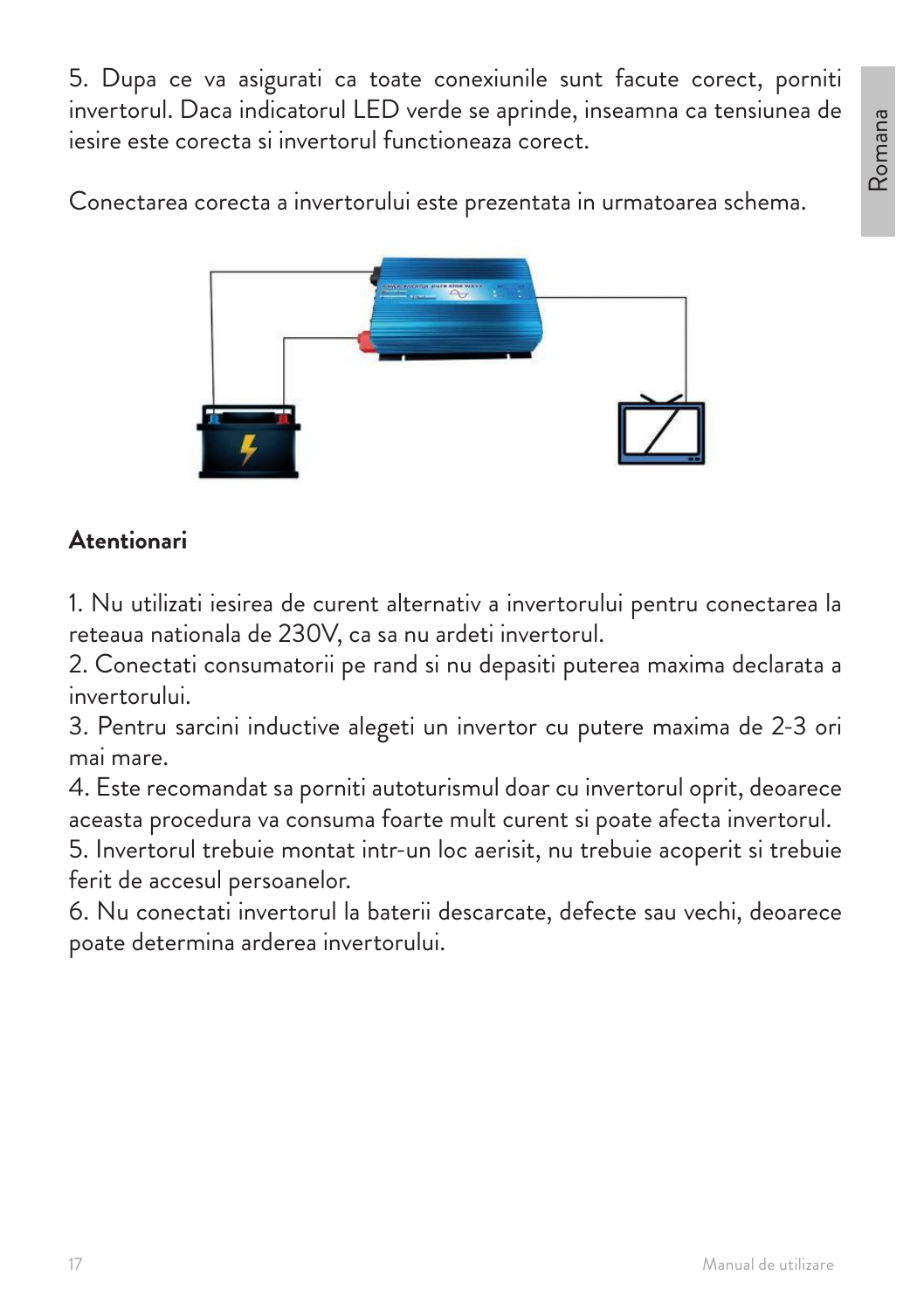## Despre baterie

Bateria de stocare sau acumulatorul este un dispozitiv ce genereaza energie in urma unui proces chimic. Asigurati-va ca ati ales un acumulator potrivit pentru acest invertor, pentru a asigura o functionare corecta si optima.

#### **Index performanta baterie**

1. **Capacitate**: Reprezinta cantitatea de energie la putere maxima compusa din curentul de descarcare multiplicat cu timpul de descarcare. Capacitate = Curent descarcare (I) x Timp descarcare (H) 2. **Rata de descarcare**: Reprezinta viteza fiecarui curent de descarcare 3. **Curent de descarcare**: Curentul de descarcare este curentul de iesire. Este exprimat de obicei in Amperi sau volum multiplicat cu un coeficient. 4. **Tesniune descarcare finala**: Reprezinta tensiunea cand bateria nu se descarca. In mod usual este aproximativ 1.75V / celula 5. **Capacitate nominala**: Reprezinta capacitatea dupa 20 ore de descarcare. 6. **Rata de autodescarcare**: Bateria se descarca chiar daca nu este utilizata. Unitatea este C / unitate.

#### **Dimensionarea corecta a bateriei**

Deoarece invertoarele au nevoie de un curent puternic atunci cand functioneaza, capacitatea si curentul maxim ale bateriei sunt niste factori care determina eficienta la care functioneaza invertorul (50% - 100%). Acesti factori pot determina si deteriorarea bateriei.

Capacitatea de stocare a bateriei depinde de curentul maxim de descarcare: Curent maxim de descarcare = Putere nominala/(tensiune stocarex0.85) Capacitate de stocare baterie = curent mediu de descarcarextimp de descarcare

Exemplu: PNI SP1000W are o putere nominala de 1000W, tensiune de intrare 12V, deci: Curent mediu de descarcare = 1000/(12x0.85)= 98A Daca se mentine 2 ore pornit: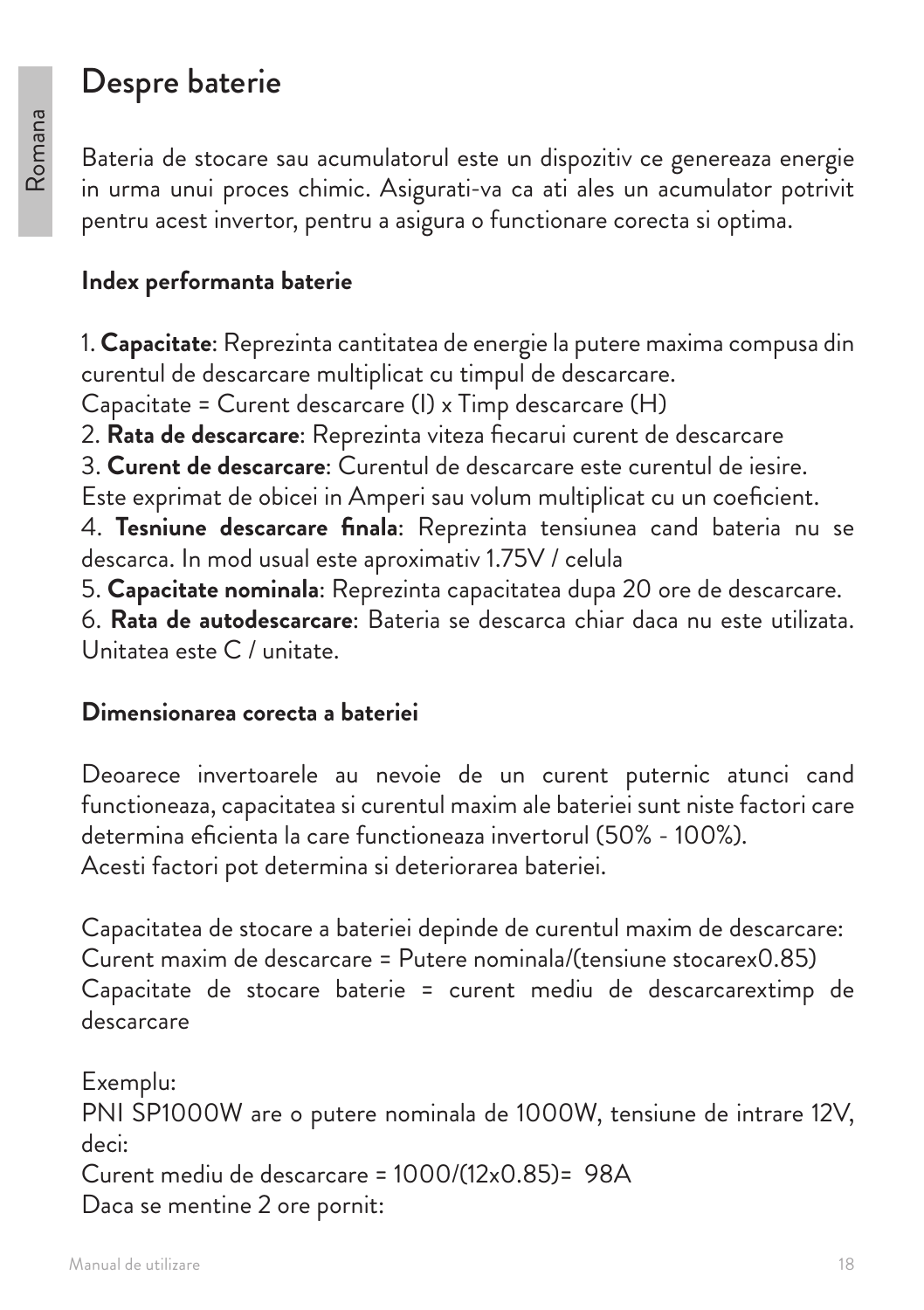Capacitate de stocare baterie = 98x2=196 Ah Alegeti o baterie cu o capacitate mai mare de 196 Ah.

## Valori recomandate pentru baterie

| Invertor       | Putere (W) | Baterie recomandata |
|----------------|------------|---------------------|
| <b>SP500W</b>  | 500        | 12V, ≥100Ah         |
| <b>SP1000W</b> | 1000       | 12V, ≥150Ah         |
| SP2000W        | 2000       | 12V, ≥200Ah         |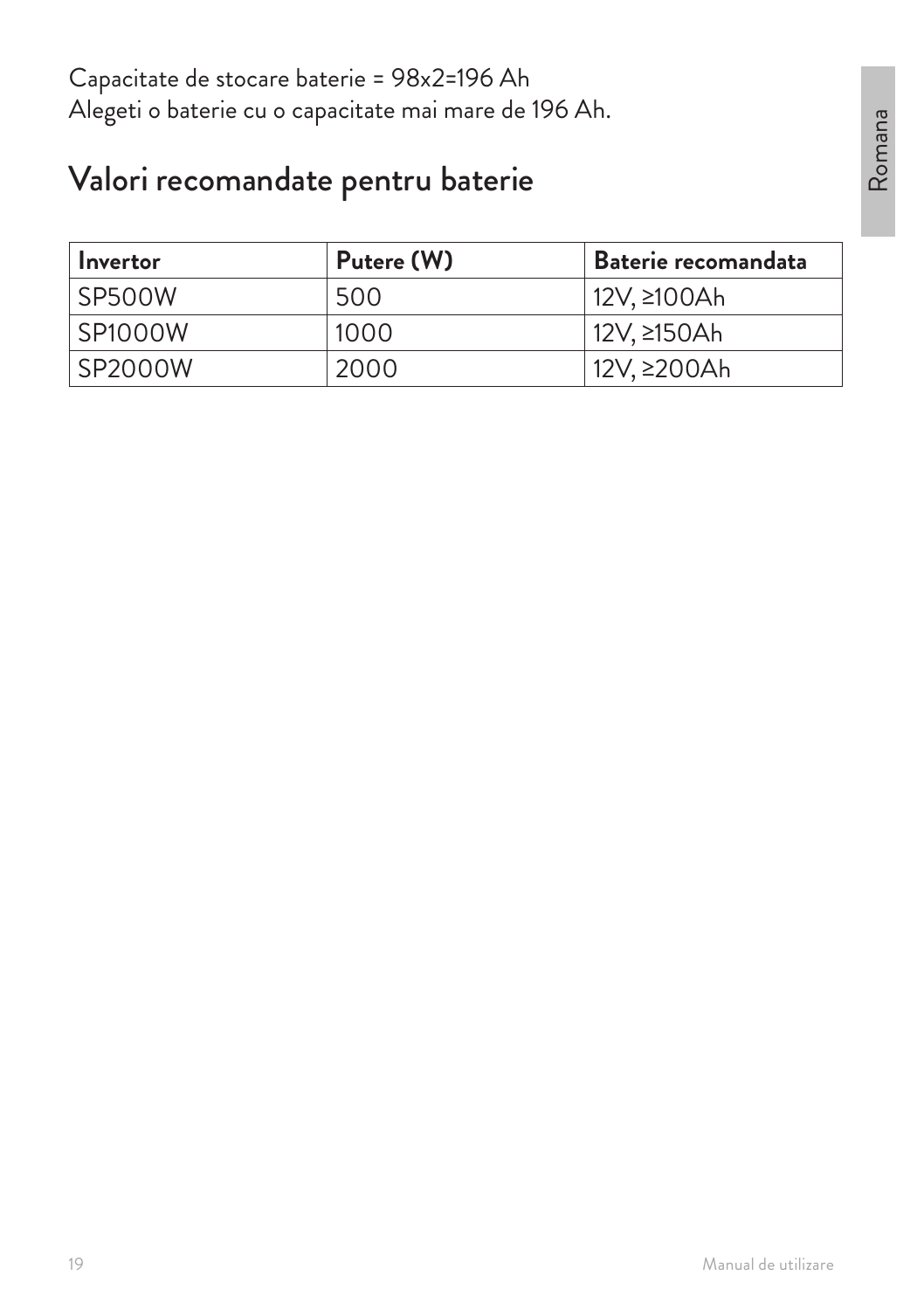## Probleme si solutii

| Invertorul nu            | 1. Bateria este defecta    | 1. Schimbati bateria        |
|--------------------------|----------------------------|-----------------------------|
| porneste si LED-ul       | 2. Conexiunea la baterie   | 2. Conectati bateria cu     |
| Power nu se aprinde      | este anormala              | grija                       |
|                          | 3. Siguranta este arsa     | 3. Schimbati siguranta      |
| Invertorul este in       | Invertorul este in         | 1. Micsorati numarul        |
| protectie si LED-ul rosu | protectie si ledul rosu    | consumatorilor conectati    |
| de eroare (Fault) se     | Fault este aprins.         | si reporniti invertorul.    |
| aprinde                  | 1. Invertorul intra in     | 2. Consumatorii inductivi   |
|                          | protectie cand totalul     | (motoare, pompe) au un      |
|                          | consumatorilor depaseste   | consum de pornire foarte    |
|                          | puterea nominala a         | mare. Alegeti un invertor   |
|                          | invertorului.              | cu o putere nominala de     |
|                          | 2. Puterea de pornire a    | de 4-5 ori mai mare in      |
|                          | consumatorilor este mai    | aceste cazuri.              |
|                          | mare decat puterea de      | 3. Daca tensiunea           |
|                          | varf declarata pentru      | bateriei creste peste       |
|                          | invertor. Invertorul intra | nivelul minim de            |
|                          | in protectie.              | protectie, invertorul       |
|                          | 3. Tensiunea bateriei este | reporneste automat. (sau    |
|                          | prea scazuta. Invertorul   | schimbati bateria).         |
|                          | declanseaza protectie la   | 4. Daca tensiunea           |
|                          | subtensiune.               | bateriei scade sub nivelul  |
|                          | 4. Tensiunea bateriei este | maxim de protectie,         |
|                          | prea ridicata. Invertorul  | invertorul reporneste       |
|                          | declanseaza protectia la   | automat (sau schimbati      |
|                          | supravoltaj.               | bateria).                   |
|                          | 5. Temperatura             | 5. Inchideti invertorul     |
|                          | invertorului este prea     | pentru 15 min, verificati   |
|                          | ridicata.                  | si curatati ventilatoarele  |
|                          |                            | si gurile laterale de       |
|                          |                            | aerisire si pastrati spatiu |
|                          |                            | de ventilare in jurul       |
|                          |                            | carcasei.                   |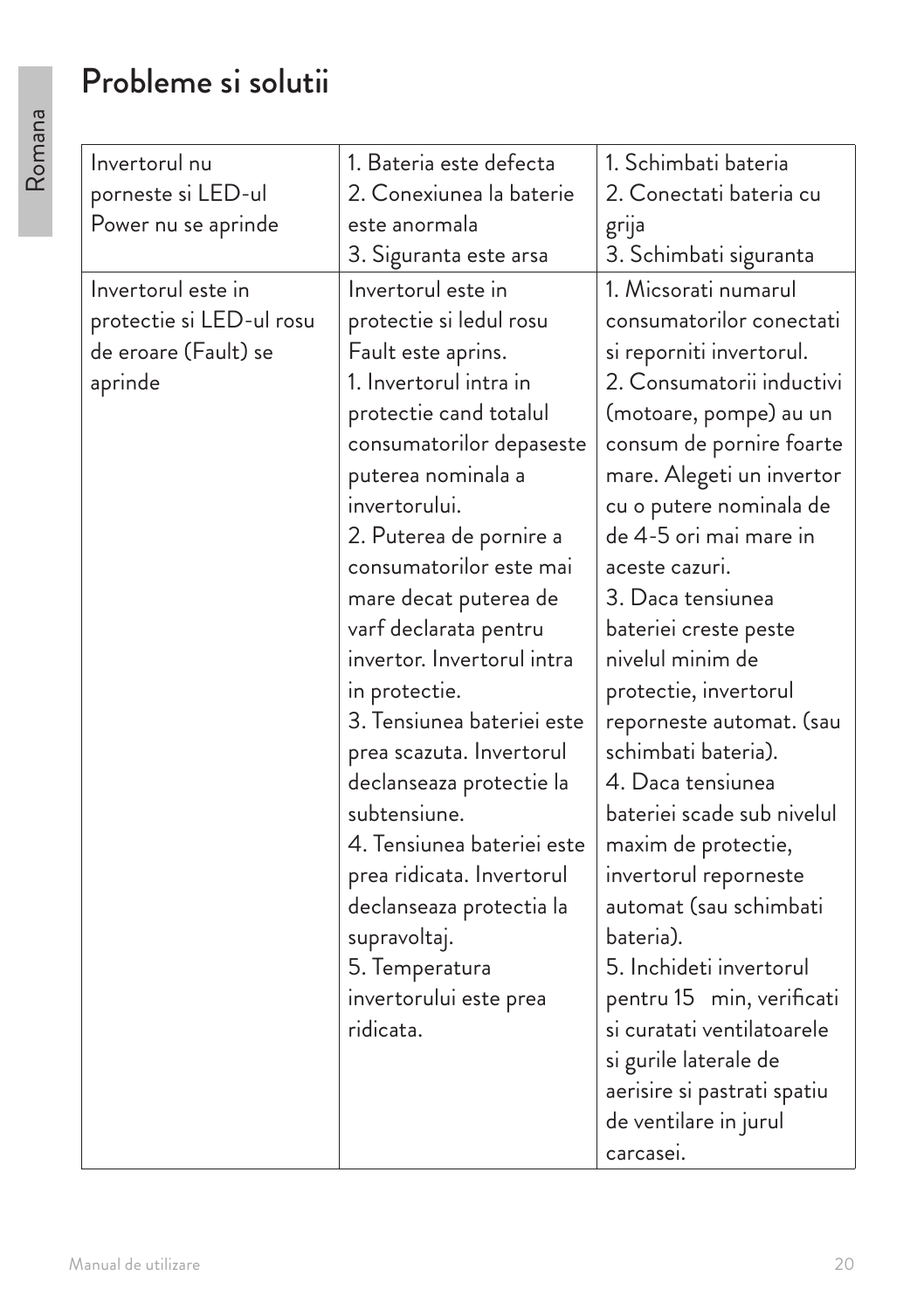| Invertorul nu           | 1. Firele intre baterie si<br>1. Scurtati firele sau |                           |
|-------------------------|------------------------------------------------------|---------------------------|
| functioneaza in sarcina | invertor sunt prea lungi.                            | folositi fire mai groase. |
| 100%                    | 2. Conectarea la baterie /                           | Recomandam utilizarea     |
|                         | firelor din colet.<br>invertor este slabita.         |                           |
|                         | 2. Verificati si strangeti                           |                           |
|                         | conectorii pe invertor si                            |                           |
|                         |                                                      | baterie.                  |

Daca invertorul nu functioneaza dupa aplicarea solutiilor de mai sus, va recomandam sa contactati Vanzatorul, Importatorul sau Reprezentantul service, consultand certificatul de garantie.

Nu desfaceti produsul, deoarece pierdeti garantia produsului.

Recomandam o intretinere periodica a produsului pentru prelungirea duratei de viata a acestuia.

1. Evitati utilizarea invertorului in medii umede, cu praf, cu temperatura prea ridicata.

- 2. Evitati supunerea produsului la socuri mecanice
- 3. Verificati periodic cablurile si conexiunile
- 4. Curatati periodic ventilatoarele invertorului.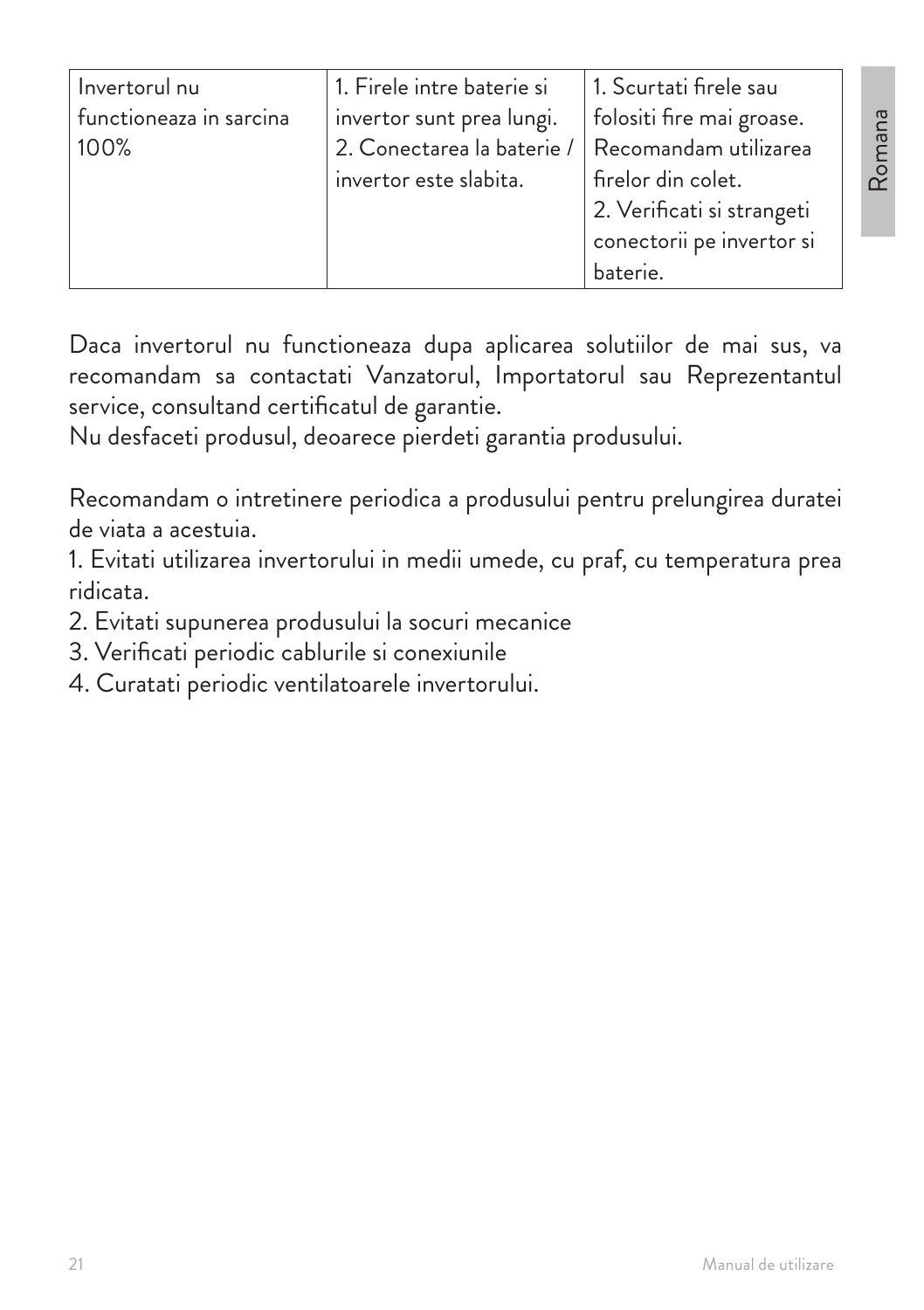# Specificatii tehnice

|                                  | <b>SP500W</b>                                                             | <b>SP1000W</b>              | <b>SP2000W</b> |
|----------------------------------|---------------------------------------------------------------------------|-----------------------------|----------------|
| Tensiune de intrare              | 12V DC                                                                    |                             |                |
| Putere de iesire                 | 500W<br>1000W<br>2000W                                                    |                             |                |
| Tensiune de iesire               |                                                                           | <b>230V AC</b>              |                |
| Frecventa                        |                                                                           | 50Hz/60Hz                   |                |
| Eficienta de transfer            |                                                                           | >88%                        |                |
| Unda de iesire                   |                                                                           | Sinusoida pura              |                |
| Distorsiune<br>armonica totala   |                                                                           | THDV ≤3% (100% linear load) |                |
| Capacitate<br>suprasarcina       |                                                                           | >120%                       |                |
| Protectii                        | Scurtcircuit, suprasarcina, supraincalzire,<br>supratensiune, subtensiune |                             |                |
| Parametri acumulator recomandat  |                                                                           |                             |                |
| Tip                              |                                                                           | Plumb-acid/Litiu            |                |
| Tensiune                         |                                                                           | 12V                         |                |
| Curent maxim                     | 100A                                                                      | 150A                        | 200A           |
| Protectie sub/<br>supratensiune  | 10V/15.5V                                                                 |                             |                |
| Nivel atentionare<br>subtensiune | 10.5V                                                                     |                             |                |
| Nivel cut-off<br>(intrerupere)   | 9.7V-10.2V                                                                |                             |                |
| Nivel recuperare<br>(recovery)   | 12.5V                                                                     |                             |                |
| Parametri generali               |                                                                           |                             |                |
| Indicatori led                   | Verde, Rosu                                                               |                             |                |
| Racire activa                    | Ventilator                                                                |                             |                |
| Temperatura de<br>lucru          | $-26^{\circ}$ C ~ +60 $^{\circ}$ C                                        |                             |                |
| Umiditate de lucru               | ≤90% (fara condens)                                                       |                             |                |